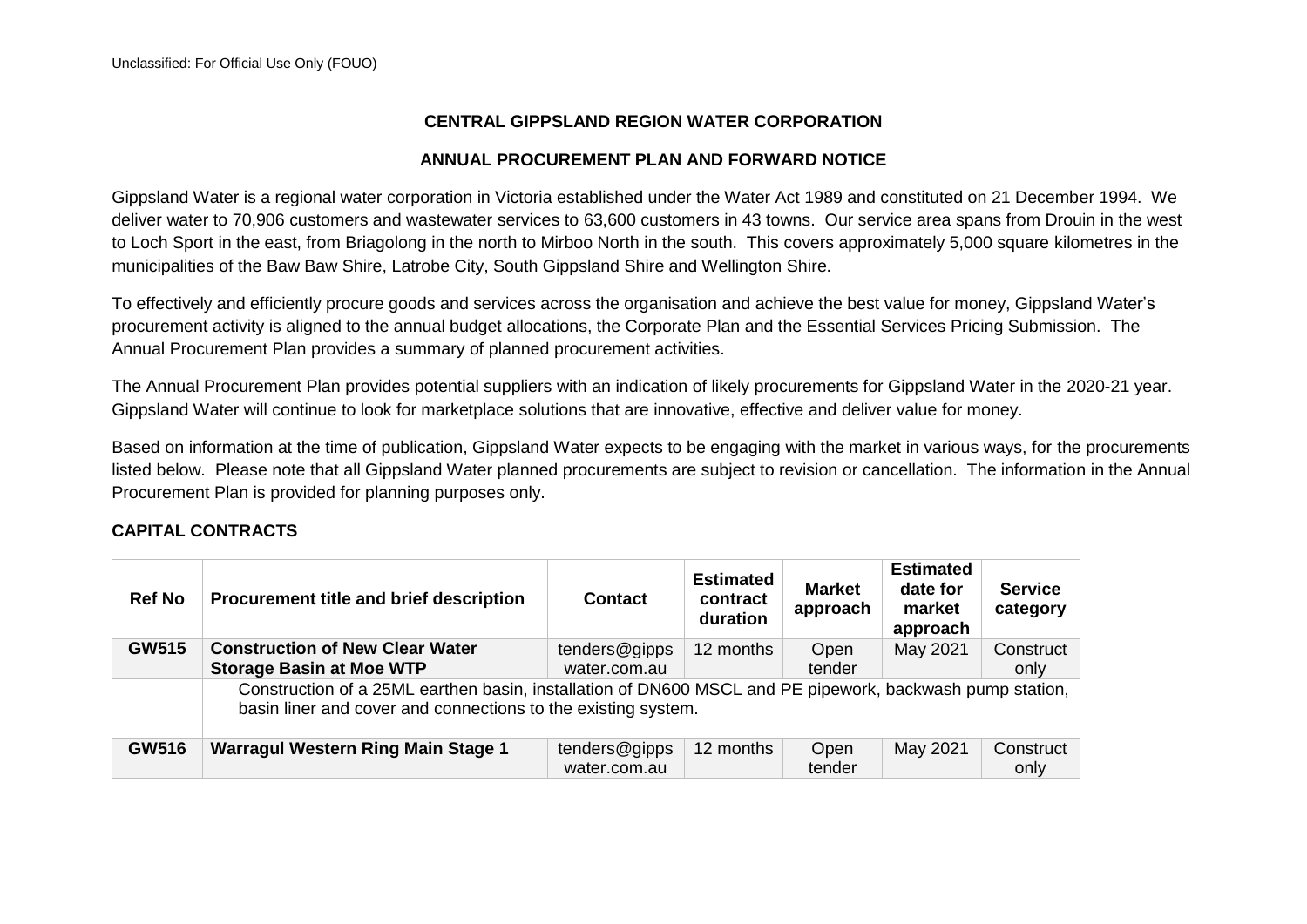| <b>Ref No</b> | Procurement title and brief description                                                                                                                                                                                     | <b>Contact</b>                | <b>Estimated</b><br>contract<br>duration | <b>Market</b><br>approach | <b>Estimated</b><br>date for<br>market<br>approach | <b>Service</b><br>category |  |
|---------------|-----------------------------------------------------------------------------------------------------------------------------------------------------------------------------------------------------------------------------|-------------------------------|------------------------------------------|---------------------------|----------------------------------------------------|----------------------------|--|
|               | Construction of approximately 4.3km potable water distribution main consisting of 0.7km of DN450 PVC-M PN16<br>Open Trenching, 3.1km of DN560 PE100 PN16 Trenchless (HDD), and 0.5km of DN560 PE100 PN16 Open<br>Trenching. |                               |                                          |                           |                                                    |                            |  |
|               | <b>Tanjil River Raw Water Pump Station</b><br><b>Switchboard Upgrade.</b>                                                                                                                                                   | tenders@gipps<br>water.com.au | 9 months                                 | Open<br>tender            | August<br>2021                                     | Construct<br>only          |  |
|               | Supply and installation of a 1600 amp main switchboard including generator connection point and wiring of<br>variable speed drives.                                                                                         |                               |                                          |                           |                                                    |                            |  |
|               |                                                                                                                                                                                                                             |                               |                                          |                           |                                                    |                            |  |

## **SERVICE CONTRACTS**

| Ref<br><b>No</b>  | Procurement title and brief description                                                                                                                                                                   | <b>Contact</b>                | <b>Estimated</b><br>contract<br>duration | <b>Market</b><br>approach | Est. date<br>for<br>market<br>approach  | <b>Service</b><br>category |
|-------------------|-----------------------------------------------------------------------------------------------------------------------------------------------------------------------------------------------------------|-------------------------------|------------------------------------------|---------------------------|-----------------------------------------|----------------------------|
| <b>GWS</b><br>433 | <b>Land Maintenance Services</b>                                                                                                                                                                          | tenders@gipps<br>water.com.au | 5 years                                  | Open<br>tender            | <b>June 2021</b>                        | Service<br>supply          |
|                   | Land Maintenance Services for Gippsland Water operational sites.<br>maintenance                                                                                                                           |                               |                                          |                           | Mowing, slashing, spraying, and general |                            |
| <b>GWS</b><br>444 | <b>Environmental Services</b>                                                                                                                                                                             | tenders@gipps<br>water.com.au | $3 yrs + 2$<br>yr option                 | Open<br>tender            | April 2021                              | Service<br>supply          |
|                   | Environmental consultancy and on-ground conservation, rehabilitation and general environmental management<br>works.                                                                                       |                               |                                          |                           |                                         |                            |
| <b>GWS</b><br>446 | <b>Internal Audit Services</b>                                                                                                                                                                            | tenders@gipps<br>water.com.au | $3 yrs +$<br>two 1 yr<br>options         | Open<br>tender            | May 2021                                | Service<br>supply          |
|                   | To provide independent and objective assurance and assessment on the state of internal controls in the business<br>and provide management with practical recommendations for improvement to the controls. |                               |                                          |                           |                                         |                            |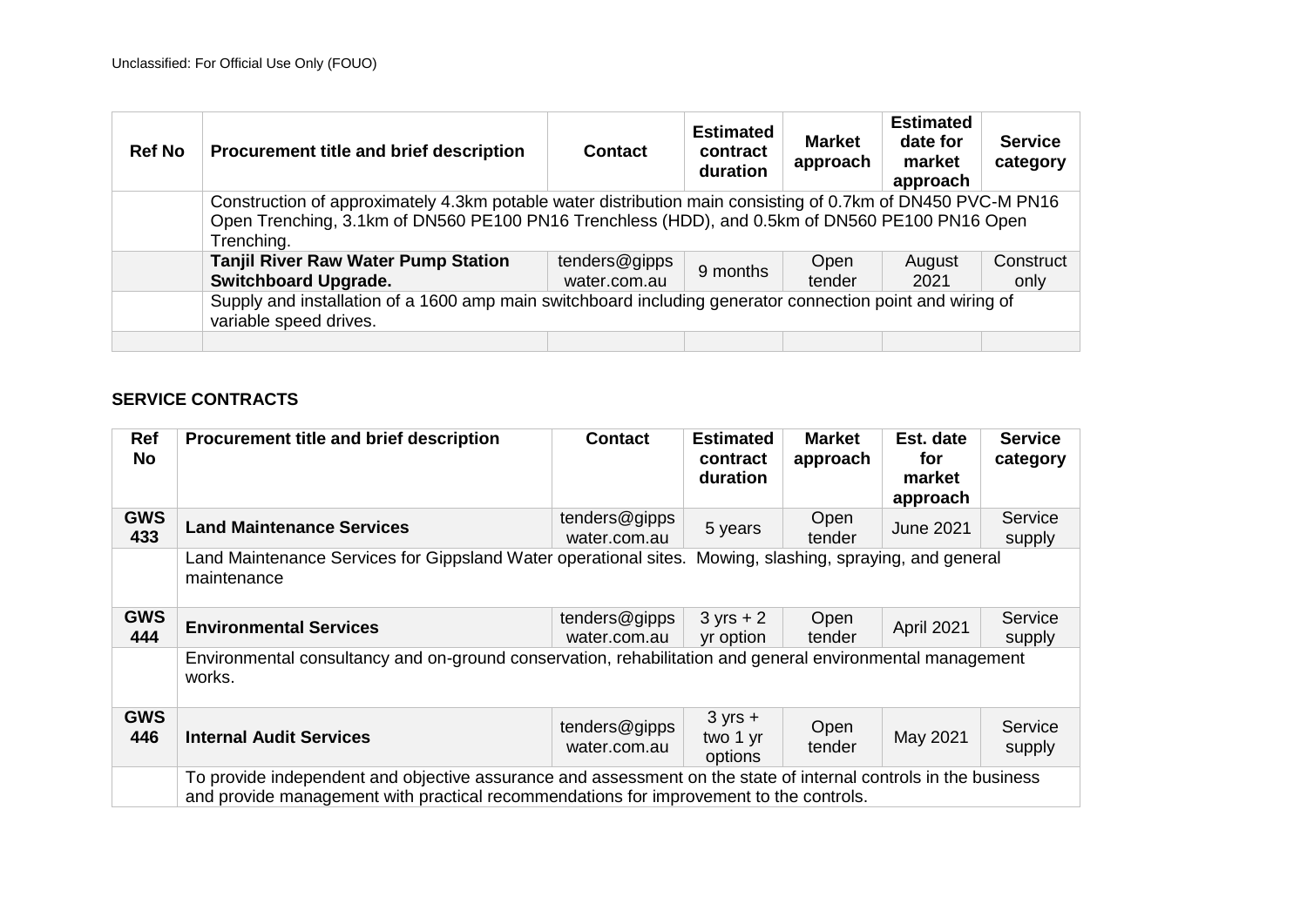| RFP <sub>0</sub><br>16 | <b>PSUWS Market Engagement Services</b>                                                                                                                                                                                                  | <b>Vendor Panel</b>           | Less than<br>1 yr | <b>SPC</b>     | April<br>2021 | Service<br>supply |  |
|------------------------|------------------------------------------------------------------------------------------------------------------------------------------------------------------------------------------------------------------------------------------|-------------------------------|-------------------|----------------|---------------|-------------------|--|
|                        | Design and implement a deliberative engagement program to gather customer input into Gippsland Water's 2023<br>Price Submission and 2022 Urban Water Strategy                                                                            |                               |                   |                |               |                   |  |
|                        | <b>Mechanical &amp; Electrical (M&amp;E) Maintenance</b><br>Contract                                                                                                                                                                     | tenders@gipps<br>water.com.au | <b>TBA</b>        | Open<br>tender | Nov 2021      | Service<br>supply |  |
|                        | Provision of mechanical and electrical services to Gippsland Water Operational assets                                                                                                                                                    |                               |                   |                |               |                   |  |
|                        | Supply of Labour and Plant Hire for SORF at<br><b>Dutson Downs</b>                                                                                                                                                                       | tenders@gipps<br>water.com.au | <b>TBA</b>        | Open<br>tender | Sept<br>2021  | Service<br>supply |  |
|                        | Support work tasks which include; mixing, screening, batching, rotating and relocating of green organics for the purpose of<br>processing with liquid and solid waste to provide an agreed quality, commercially viable compost product. |                               |                   |                |               |                   |  |
|                        | <b>Provision of Security Services</b>                                                                                                                                                                                                    | tenders@gipps<br>water.com.au | <b>TBA</b>        | Open<br>tender | Nov 2021      | Service<br>supply |  |
|                        | Supply of 24-hr monitoring and reporting of Gippsland Water security system also encompasses upgrades, repairs and<br>maintenance as required.                                                                                           |                               |                   |                |               |                   |  |
|                        | <b>Provision of Office Supplies</b>                                                                                                                                                                                                      | tenders@gipps<br>water.com.au | <b>TBA</b>        | Open<br>tender | Oct 2021      | Service<br>supply |  |
|                        | Supply and delivery, unpacking and storage of stationery, grocery items of general office requisites weekly, complete regular<br>stock audit, and supply and delivery of office furniture                                                |                               |                   |                |               |                   |  |
|                        | <b>Air Conditioning Services</b>                                                                                                                                                                                                         | tenders@gipps<br>water.com.au | <b>TBA</b>        | Open<br>tender | Sept<br>2021  | Service<br>supply |  |
|                        | Provide all mechanical maintenance services in relation to the commercial and domestic systems within Gippsland Water's<br>property portfolio                                                                                            |                               |                   |                |               |                   |  |
|                        | <b>Provision of Medical, Health &amp; Wellbeing Services</b>                                                                                                                                                                             | tenders@gipps<br>water.com.au | <b>TBA</b>        | Open<br>tender | Aug 2021      | Service<br>supply |  |
|                        | Undertake the following services for Gippsland Water: Pre-employment medicals, Biennial medicals, Executive medicals, Annual<br>vaccinations, Health and well-being program, and Ergonomic assessments                                   |                               |                   |                |               |                   |  |